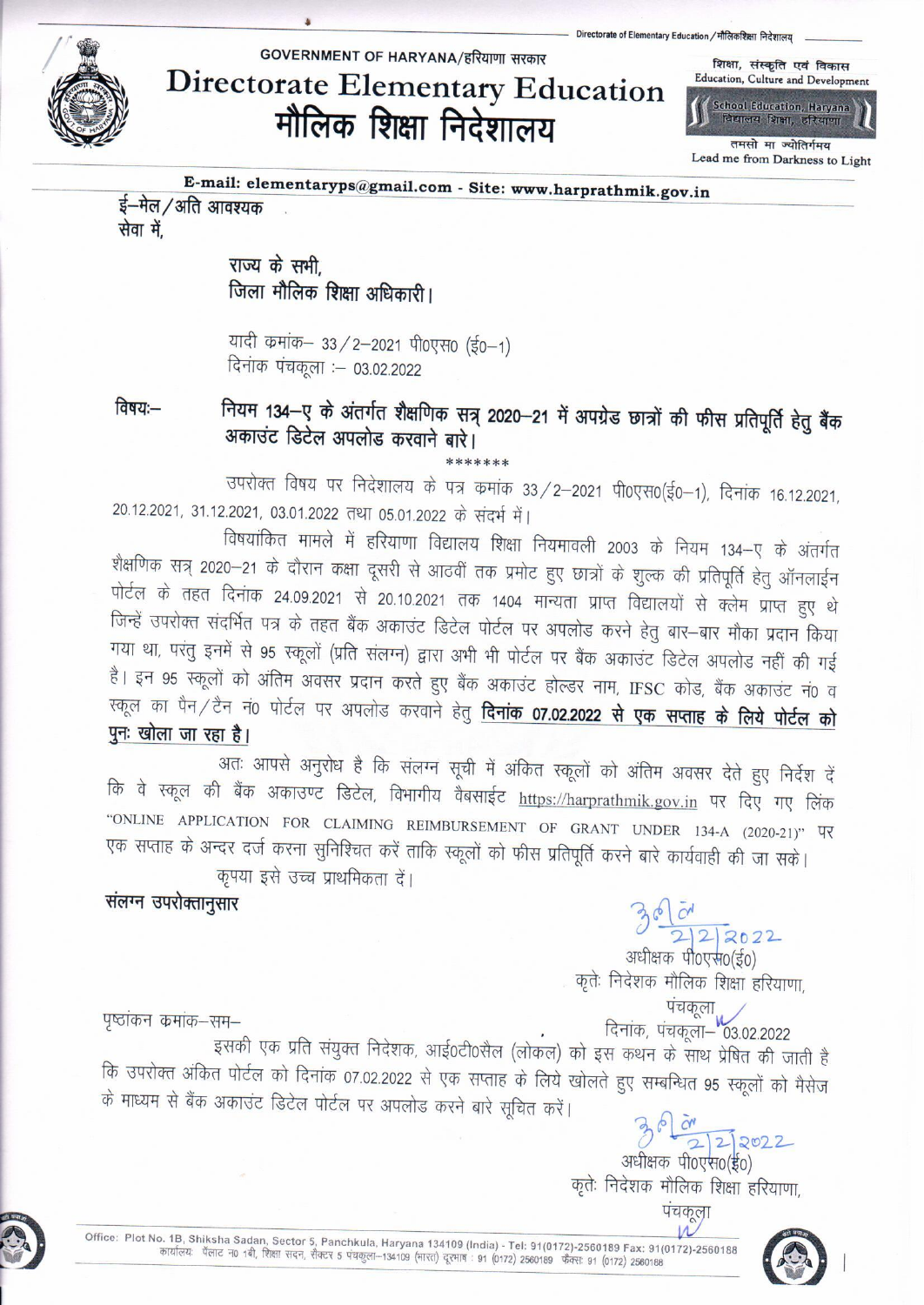| List of 95 Schools those have not submitted their bank account details upto last date<br>06.01.2022 |            |                    |                             |                                            |                |  |  |
|-----------------------------------------------------------------------------------------------------|------------|--------------------|-----------------------------|--------------------------------------------|----------------|--|--|
| S#                                                                                                  | SchoolCode | SchoolUDISE        | SchoolType                  | SchoolName                                 | SchoolDistrict |  |  |
| $\mathbf 1$                                                                                         | 26894      | 6020305003 High    |                             | <b>E Max International School</b>          | Ambala         |  |  |
| $\overline{c}$                                                                                      | 20379      | 6130508505 Primary |                             | ANARA DEVI AGARWAL SCHOOL                  | Bhiwani        |  |  |
| 3                                                                                                   | 26862      |                    | 6130500906 Senior Secondary | B.S. International School Sanga            | Bhiwani        |  |  |
|                                                                                                     |            |                    |                             | (Bhiwani)                                  |                |  |  |
| 4                                                                                                   | 28117      | 6130510206 Primary |                             | <b>Bharat Primary School</b>               | <b>Bhiwani</b> |  |  |
| 5                                                                                                   | 20397      | 6130508801 High    |                             | <b>BHARAT SHIKSHA SADAN</b>                | Bhiwani        |  |  |
| 6                                                                                                   | 20438      |                    | 6130502404 Senior Secondary | <b>GR SR. SEC. SHOOL GUJRANI</b>           | Bhiwani        |  |  |
| $\overline{7}$                                                                                      | 20449      |                    | 6130508901 Senior Secondary | <b>HAPPY SSS VIDYA NAGAR BWN</b>           | <b>Bhiwani</b> |  |  |
| 8                                                                                                   | 20332      |                    | 6130303908 Senior Secondary | <b>Holy Senior Secondary School</b>        | Bhiwani        |  |  |
|                                                                                                     |            |                    |                             | Jamalpur Bhiwani                           |                |  |  |
| 9                                                                                                   | 20493      |                    | 6130504807 Senior Secondary | PG HIGH SCHOOL                             | Bhiwani        |  |  |
| 10                                                                                                  | 20494      |                    | 6130500364 Senior Secondary | PHOOLA DEVI SSS BHIWANI                    | <b>Bhiwani</b> |  |  |
| 11                                                                                                  | 20497      | 6130500375 High    |                             | PURNIMA HS BHIWANI                         | <b>Bhiwani</b> |  |  |
| 12                                                                                                  | 20500      |                    | 6130502304 Senior Secondary | <b>RED ROSE SSS GHUSKANI</b>               | Bhiwani        |  |  |
| 13                                                                                                  | 20507      | 6130500340 High    |                             | SARASWATI SHIKSHA NIKETAN HS               | <b>Bhiwani</b> |  |  |
| 14                                                                                                  | 20335      |                    | 6130303309 Senior Secondary | SHRI LAL BAHADUR SHASTRI                   | Bhiwani        |  |  |
|                                                                                                     |            |                    |                             | <b>SENIOR SECONDARY SCHOOL</b>             |                |  |  |
| 15                                                                                                  | 21040      |                    | 6191612452 Senior Secondary | <b>APEJAY PUBLIC SCHOOL</b>                | Faridabad      |  |  |
| 16                                                                                                  | 20797      |                    | 6190100186 Senior Secondary | <b>GANGOTRI MODERN SSSCHOOL</b>            | Faridabad      |  |  |
| 17                                                                                                  | 21163      |                    | 6191612427 Senior Secondary | K L M Dayanand Pub. S. S. School           | Faridabad      |  |  |
|                                                                                                     |            |                    |                             | No.1, Nehru Ground (NIT)                   |                |  |  |
| 18                                                                                                  | 21152      |                    | 6191609905 Senior Secondary | K.L.MEHTA DAYANAND PUBLIC                  | Faridabad      |  |  |
|                                                                                                     |            |                    |                             | <b>SCHOOL, PRESS COLONY</b>                |                |  |  |
| 19                                                                                                  | 20883      |                    | 6190100181 Senior Secondary | NAV JIWAN PUBLIC SCHOOL                    | Faridabad      |  |  |
| 20                                                                                                  | 27287      | 6191606407 High    |                             | Pali Hills Global School Pali              | Faridabad      |  |  |
| 21                                                                                                  | 20934      |                    | 6190108509 Senior Secondary | S.D MEMORIAL SR. SEC. SCHOOL,              | Faridabad      |  |  |
|                                                                                                     |            |                    |                             | MOHNA                                      |                |  |  |
| 22                                                                                                  | 20946      |                    | 6190108505 Senior Secondary | SARASWATI MODERN SCH MOHNA                 | Faridabad      |  |  |
| 23                                                                                                  | 21319      |                    | 6191606507 Senior Secondary | SSM SR. SEC. SCHOOL PALLA NO-3             | Faridabad      |  |  |
| 24                                                                                                  | 21518      |                    | 6100504327 Senior Secondary | D N SARASWATI SR. SEC. SCHOOL              | Fatehabad      |  |  |
| 25                                                                                                  | 21602      |                    | 6180108009 Senior Secondary | Deepika Public School, Manesar,<br>Gurgaon | Gurugram       |  |  |
| 26                                                                                                  | 21632      |                    | 6180104307 Senior Secondary | INDIRA GANDHI SR. SEC. P/S                 | Gurugram       |  |  |
| 27                                                                                                  | 22059      |                    | 6120602390 Senior Secondary | CR PUBLIC SCHOOL HISAR                     | Hisar          |  |  |
| 28                                                                                                  | 22003      |                    | 6120405074 Senior Secondary | <b>NAV BHARAT SSS</b>                      | Hisar          |  |  |
| 29                                                                                                  | 22306      | 6120901105 High    |                             | SHANTI DEVI HIGH SCHOOL KHAIRI             | Hisar          |  |  |
| 30                                                                                                  | 22021      |                    | 6120405075 Senior Secondary | SHREE KRISHANA PARNAMI PUBLIC              | <b>Hisar</b>   |  |  |
|                                                                                                     |            |                    |                             | <b>SCHOOL HANSI</b>                        |                |  |  |
| 31                                                                                                  | 22666      |                    | 6090101205 Senior Secondary | ARYA VIDYA MANDIR SR. SEC.                 | Jind           |  |  |
|                                                                                                     |            |                    |                             | <b>SCHOOL GHIMANA</b>                      |                |  |  |
| 32                                                                                                  | 22993      |                    | 6050205680 Senior Secondary | AKHIL BHARTIYA SR. SEC. SCH                | Kaithal        |  |  |
| 33                                                                                                  | 23212      |                    | 6050602003 Senior Secondary | <b>GREEN FIELD PUBLIC SCHOOL</b>           | Kaithal        |  |  |
| 34                                                                                                  | 22969      | 6050103002 Middle  |                             | <b>GURUDEV MIDDLE SCHOOL</b>               | Kaithal        |  |  |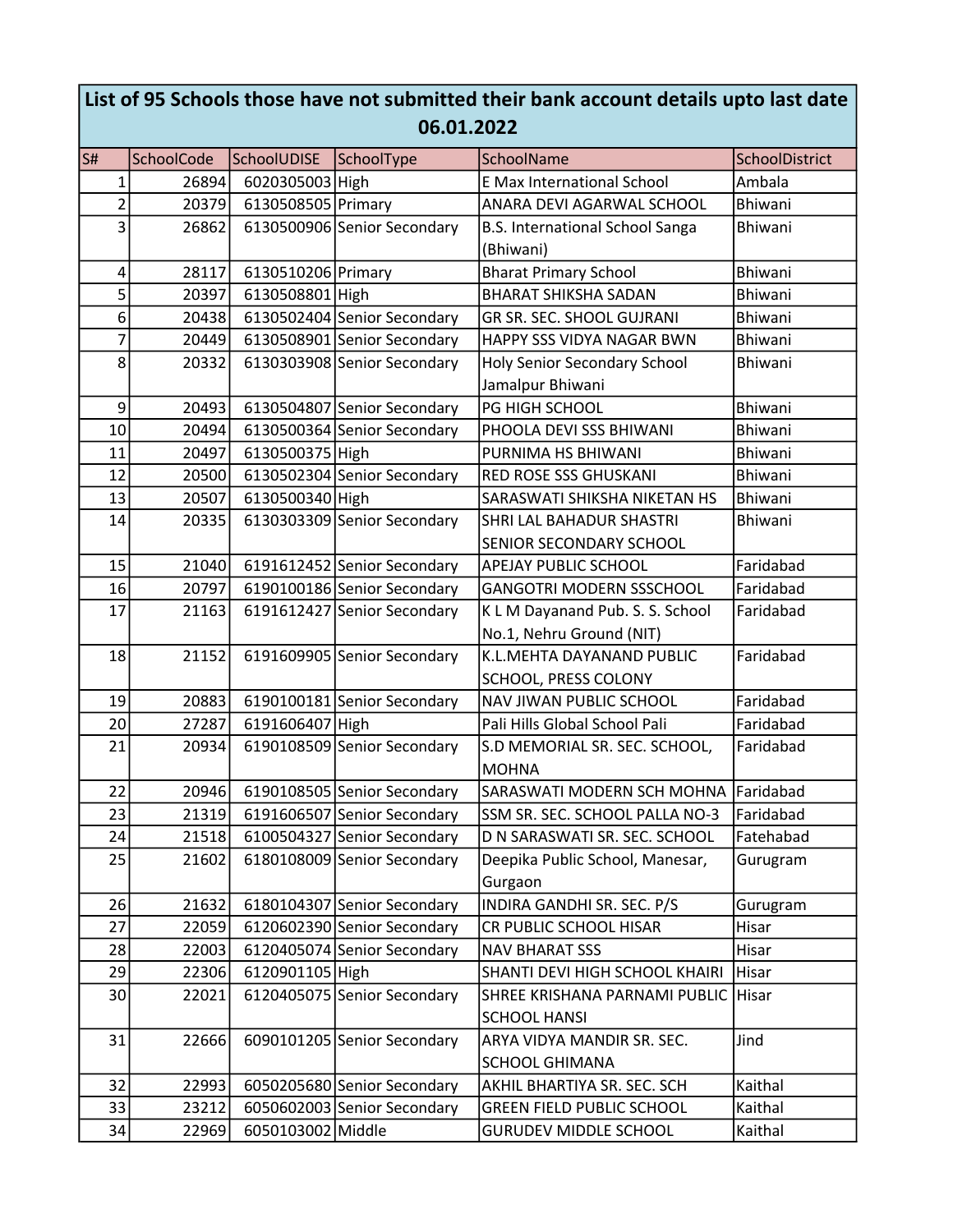| 35 | 22974 |                   | 6050101903 Senior Secondary | KOHINOOR INTERNATIONAL           | Kaithal          |
|----|-------|-------------------|-----------------------------|----------------------------------|------------------|
| 36 | 23029 |                   | 6050206503 Senior Secondary | LOVE PUBLIC SR.SEC.SCHOOL-       | Kaithal          |
| 37 | 23041 |                   | 6050205625 Senior Secondary | <b>OSDAV PB.SCL. KAITHAL</b>     | Kaithal          |
| 38 | 26728 |                   | 6050205670 Senior Secondary | Oxford Sr Sec School Kaithal     | Kaithal          |
| 39 | 23106 |                   | 6050303507 Senior Secondary | SAHEED BHAGAT SINGH SEN.         | Kaithal          |
|    |       |                   |                             | SEC.SCHOOLMATOUR.                |                  |
| 40 | 23112 |                   | 6050303403 Senior Secondary | SHIV SENIOR SEC.SCL BADSIKRI     | Kaithal          |
| 41 | 23089 |                   | 6050205622 Senior Secondary | TAGORE PUBLIC SCHOOL KAITHAL     | Kaithal          |
| 42 | 23494 | 6060204808 Middle |                             | ADARSH NIKETAN PUBLIC SCHOOL     | Karnal           |
|    |       |                   |                             | <b>JUNDLA</b>                    |                  |
| 43 | 23333 | 6060508503 High   |                             | CH. MEHAR SINGH MEMORIAL         | Karnal           |
|    |       |                   |                             | PUBLIC SCHOOL                    |                  |
| 44 | 23347 |                   | 6060500703 Senior Secondary | SANT RAM MEM. PUB. SR. SEC.      | Karnal           |
| 45 | 23348 | 6060501506 Middle |                             | SARASWATI VIDYA MANDIR INDRI     | Karnal           |
| 46 | 23437 | 6060409904 High   |                             | SH MARUTI BAL VIKAS HIGH         | Karnal           |
| 47 | 23619 |                   | 6040108704 Senior Secondary | BC SARVODYA SR. SEC. SCHOOL      | Kurukshetra      |
| 48 | 23664 |                   | 6040311135 Senior Secondary | D.A.V. PUBLIC SCHOOL KKR         | Kurukshetra      |
| 49 | 23665 | 6040307609 High   |                             | DASHMESH VIDYA MANDIR, BIR       | Kurukshetra      |
|    |       |                   |                             | <b>MATHAN</b>                    |                  |
| 50 | 23628 |                   | 6040108407 Senior Secondary | GURU NANAK SR. SEC. SCHOOL       | Kurukshetra      |
| 51 | 27113 | 6040300605 Middle |                             | K D Convent School               | Kurukshetra      |
| 52 | 23635 | 6040103505 High   |                             | MARKANDA HIGH SC. JHANSA         | Kurukshetra      |
| 53 | 23612 |                   | 6040205123 Senior Secondary | SHIV SHIKSHA NEKT.SR.SEC.SCH.    | Kurukshetra      |
| 54 | 23579 |                   | 6040502017 Senior Secondary | SUGNI ARYA SR. SEC. SC. LADWA    | Kurukshetra      |
| 55 | 23910 |                   | 6160501305 Senior Secondary | <b>BALA JI HS BHUNGARKA</b>      | Mahendragarh     |
| 56 | 23929 |                   | 6160505105 Senior Secondary | <b>SHREE RAM HS NANGAL</b>       | Mahendragarh     |
| 57 | 23935 |                   | 6160505111 Senior Secondary | <b>SUN RISE SSS NANGAL</b>       | Mahendragarh     |
| 58 | 23903 |                   | 6160300806 Senior Secondary | V.B.N. SR. SEC. SCHOOL BASSAI    | Mahendragarh     |
|    |       |                   |                             | M/GARH                           |                  |
| 59 | 24122 |                   | 6200601206 Senior Secondary | LIPIN PUBLIC SCHOOL KHORI        | <b>Nuh Mewat</b> |
| 60 | 24237 | 6210301311 Middle |                             | SARVODYA VIDYA NIKETAN           | Palwal           |
|    |       |                   |                             | MIDDLE SCHOOL MANPUR             |                  |
| 61 | 24238 |                   | 6210300209 Senior Secondary | <b>SEHRAWAT SENIOR SECONDARY</b> | Palwal           |
|    |       |                   |                             | SCHOOL PALWAL ROAD HATHIN        |                  |
| 62 | 28288 | 6010105338 Middle |                             | <b>BRAHMRISHI VIDYA MANDIR</b>   | Panchkula        |
| 63 | 24561 |                   | 6010105002 Senior Secondary | DC MODEL SR. SEC SCHOOL SEC-7    | Panchkula        |
| 64 | 24563 |                   | 6010100132 Senior Secondary | DOON PUBLIC SCHOOL SEC-21 PKL    | Panchkula        |
| 65 | 27781 | 6010111302 Middle |                             | <b>Gen Next Smart School</b>     | Panchkula        |
| 66 | 24569 | 6010101506 High   |                             | HALLMARK PUBLIC SCHOOL           | Panchkula        |
| 67 | 24574 |                   | 6010100164 Senior Secondary | Jainendra Public School Sector-1 | Panchkula        |
|    |       |                   |                             | Panchkula                        |                  |
| 68 | 24583 |                   | 6010100127 Senior Secondary | NEW INDIA S.S.SCHOOL SEC-15 PKL  | Panchkula        |
| 69 | 24591 |                   | 6010111509 Senior Secondary | PC SR. SEC. SCHOOL               | Panchkula        |
| 70 | 28062 | 6010105616 Middle |                             | S.S.D. Smart School Kalka        | Panchkula        |
| 71 | 24600 |                   | 6010108903 Senior Secondary | SAPIENT SR SEC. PUBLIC           | Panchkula        |
| 72 | 24607 |                   | 6010103902 Senior Secondary | <b>ST. SOLDIER DIVINE PUBLIC</b> | Panchkula        |
| 73 | 24620 |                   | 6010103904 Senior Secondary | VALLEY PUBLIC SCHOOL             | Panchkula        |